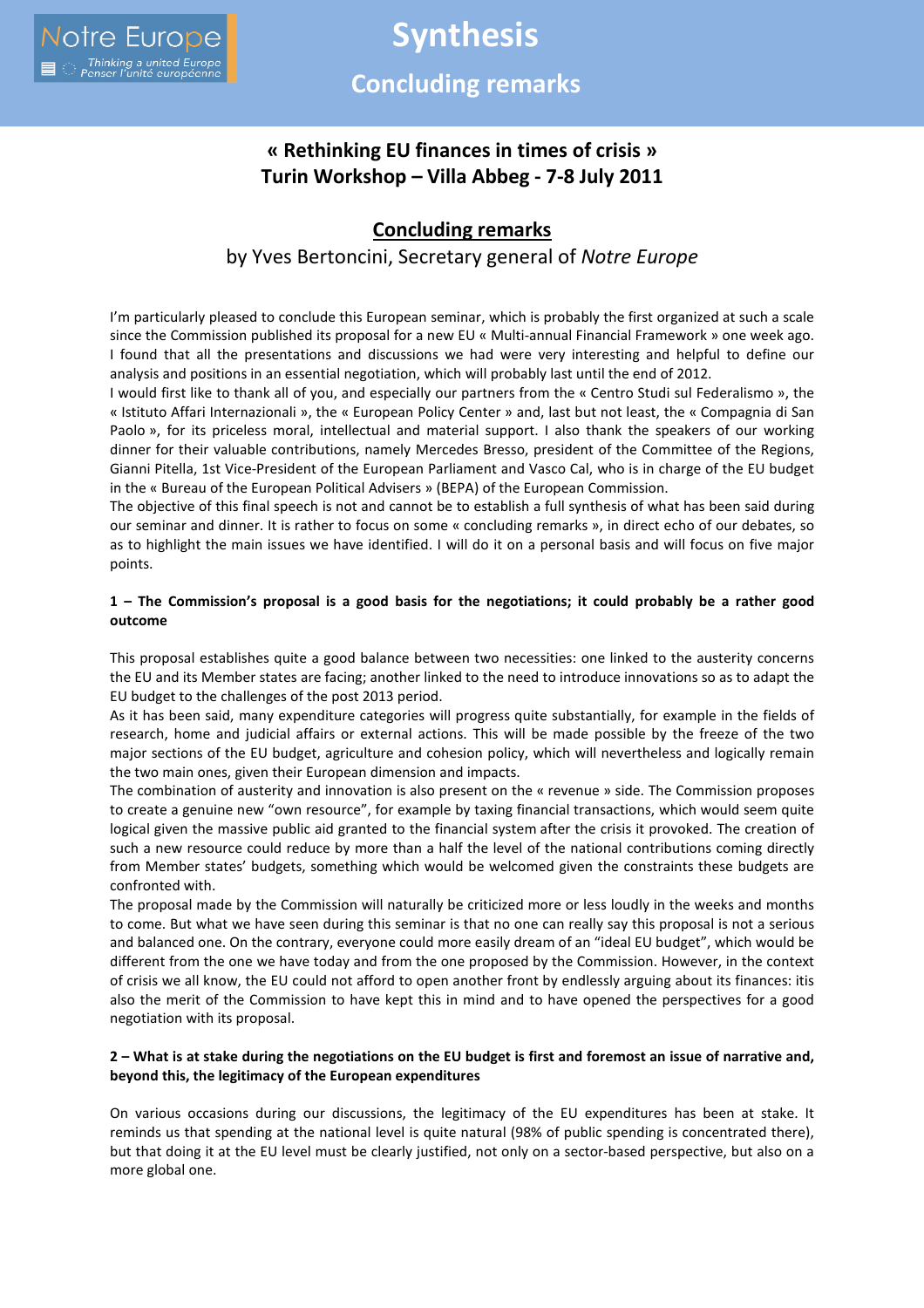What is this European negotiation all about, for Member states as well as for the EU citizens? There were some doubts on the potential of the « EU 2020 strategy » to stand for the « transversal narrative » able to give a clear legitimacy to the EU budget and its evolution. As an example, education appears as a « true priority » in this perspective, but « cohesion » seems to be a second ranking priority: can we efficiently tell such a story at the national level, where the European dimension of education is far from obvious, whereas « cohesion » is considered as a true challenge for the EU, especially in terms of crisis?

The title of our seminar was: « Rethinking EU finances in times of crisis ». It tells a different story, presenting the new EU budget as a tool to face the different crisis we are facing: the economic and financial one, of course, but also the energetic and environmental one, the external ones (Middle East, Arab spring etc.) and, I would add, the food crisis, even if it might be considered as a « very French » vision… In a nutshell, I would suggest that « A budget to overcome the crisis » could be a good slogan to introduce the debates to come.

#### **3 – It's essential to keep in mind the subsidiarity principle, even more when dealing with « subsidies »**

This means that EU budgetary debates must fully integrate the division of tasks between European, national and regional authorities. This also means that the EU budget cannot' be considered as a tool designed to answer all the challenges we are facing as national and European citizens.

The size of the EU budget is and will remain very limited, in absolute terms and when compared with the national budgets. As regards the EU, one should not forget that its legal instruments can lead to much more decisive interventions: our session on the defense sector reminded it to us very clearly. The deepening of the « single market », thanks to the combination of directives and regulations, is another particularly striking example – it is on the negotiations table too and, as such, has been mentioned several times in our discussions. The « Delors packages » adopted in the 1980s and 1990s showed that the EU budget could be combined efficiently with such legal interventions and could deliver very positive outputs – even if the EU budget cannot do everything on its own.

Having said this, I noticed that we were tempted to elaborate on the « added value » of the EU budget and on its capacities to produce « public goods » at the European level. But I also noticed that it was not that easy to reach a consensus on the meaning of these two classical notions, and even to have a common understanding of their content.

I then cannot help telling you about a set of publications recently launched by Notre Europe, including a « Policy Brief » by Eulalia Rubio analyzing the concept of "added value", its four meanings, and the difficulty to use it efficiently during the European budgetary debates. I would also like to mention the « Policy Paper » on defense Fabio Liberti presented to us – other sector-based « Policy papers » will follow – but also another « Policy Brief » by Amélie Barbier-Gauchard, stressing the necessity to adopt an « aggregated vision » of European public expenditures, including national and EU ones. This vision indeed guarantees a clearer apprehension of the hierarchy of such expenditures per sector, helps to better integrate the contribution of the national budgets, particularly decisive for the implementation of the « EU 2020 strategy » and, finally, paves the way for the discussion of a better division of financial tasks between the national and EU levels.

#### **4 – Improving the « leverage effect » of the EU financial interventions has been pointed out as a priority and appeared as a very promising, albeit complex, perspective**

Our first two sessions led us to enlarge the debate on the EU « Multi-annual Financial Framework », so as to deal with the use of « alternative tools » (i.e. non direct expenditures), able to increase the « leverage effect » of the small EU budget.

A wide variety of such tools was mentioned, with the common objective of promoting investments at the European level: loans and guarantees from the EU, in addition or to replace its classical grants; « European Union bonds », and especially « EU project bonds », to finance infrastructure; activities of the « European Investment Bank », already very committed in these fields; « Connecting Europe Facility », whose creation is proposed by the Commission etc.

This new « Facility » appeared like a good symbol of the will to promote such alternative tools, and hence to improve both the financial and political capacities of intervention of the EU : this would be particularly welcomed at the moment national and regional authorities are confronted with severe austerity challenges and the need to reduce their deficits and many of their expenditures.

However, it seems to me that some pedagogy will be needed to convince all the stake-holders of the interest and potential of these financial tools, and then to promote their use in the near future. At first sight, there could be a preference for grants, people are more familiar with and whose concrete dimension seems to be